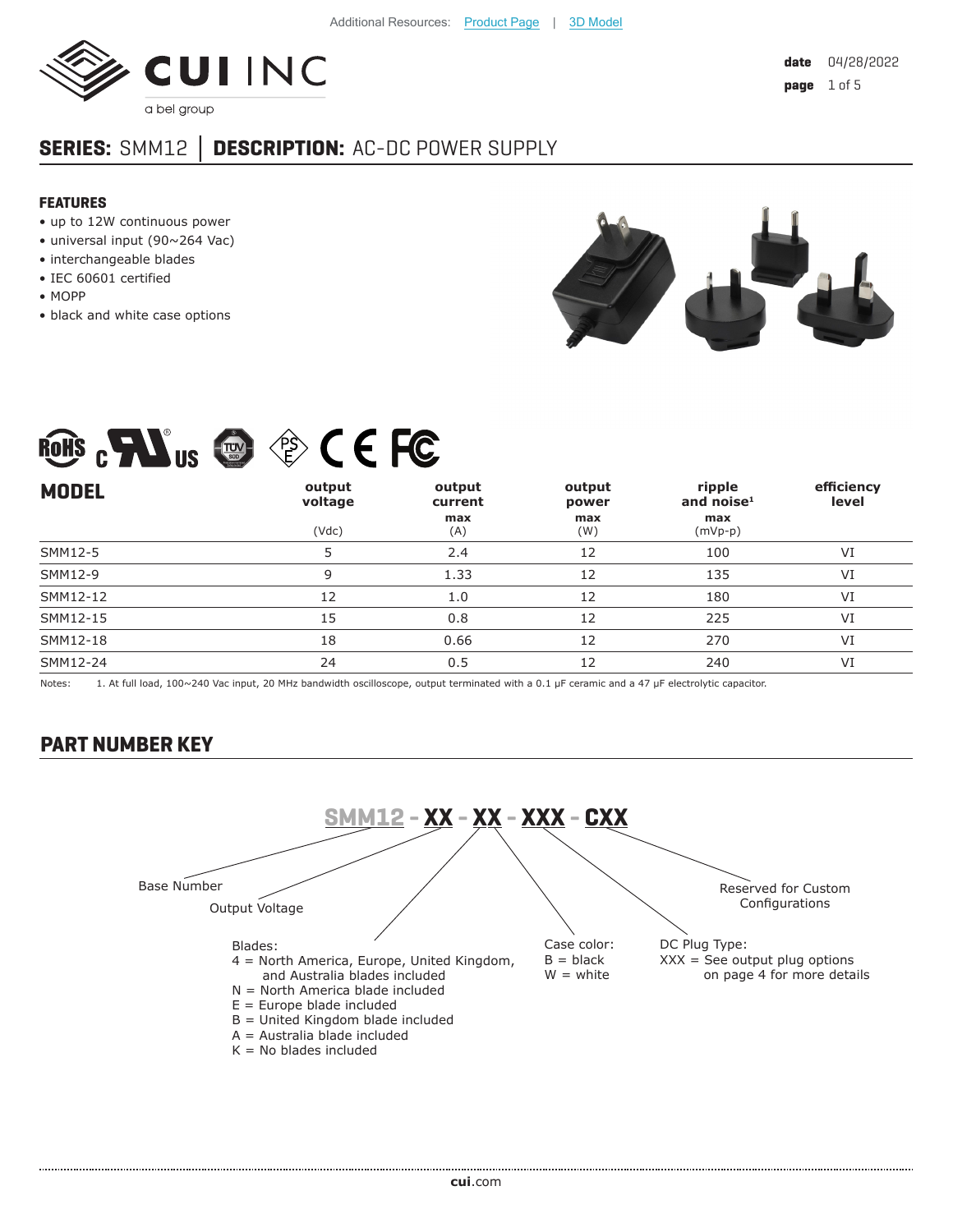#### **INPUT**

| parameter                 | conditions/description                                                 | min | typ | max        | units          |
|---------------------------|------------------------------------------------------------------------|-----|-----|------------|----------------|
| voltage                   |                                                                        | 90  |     | 264        | Vac            |
| frequency                 |                                                                        | 47  |     | 63         | Hz             |
| current                   | at 115 Vac, full load<br>at 230 Vac, full load                         |     |     | 1.0<br>0.5 | A<br>A         |
| inrush current            | at 115 Vac, cold start, full load<br>at 230 Vac, cold start, full load |     |     | 30<br>60   | $\overline{A}$ |
| leakage current           | at 240 Vac, 50 Hz                                                      |     |     | 0.1        | mA             |
| no load power consumption | at 115/230 Vac, 60/50 Hz                                               |     |     | 0.1        | W              |
| <b>OUTPUT</b>             |                                                                        |     |     |            |                |

| parameter       | conditions/description                                                | min | typ | max | units         |
|-----------------|-----------------------------------------------------------------------|-----|-----|-----|---------------|
| line regulation | at full load                                                          |     | ±1  |     | $\frac{0}{0}$ |
| load regulation |                                                                       |     | ±5  |     | $\frac{0}{0}$ |
| start-up time   | at 100 Vac, output voltage rise to 90% of rated<br>output voltage     |     |     |     |               |
| rise time       | at rated input, full load, from 10% to 90% of rated<br>output voltage |     |     | 50  | ms            |
| hold-up time    | at nominal input, full load                                           | 8.3 |     |     | ms            |

### **PROTECTIONS**

| parameter                | conditions/description          | min | tvp | max | units |
|--------------------------|---------------------------------|-----|-----|-----|-------|
| over voltage protection  | output clamped with zener diode |     |     | 150 | $\%$  |
| over current protection  | auto recovery                   |     |     | 200 | $\%$  |
| short circuit protection | continuous, auto recovery       |     |     |     |       |

### **SAFETY & COMPLIANCE**

| parameter             | conditions/description                                    | min     | typ | max | units |
|-----------------------|-----------------------------------------------------------|---------|-----|-----|-------|
| isolation voltage     | input to output at 5 mA for 2 seconds                     |         |     | Vac |       |
| insulation resistance | input to output at 500 Vdc for 3 seconds                  | 50      |     |     | ΜΩ    |
| safety approvals      | 60601: UL/cUL, TUV<br>$60950:$ J                          |         |     |     |       |
| EMI/EMC               | FCC Part 15, Subpart B<br>$ICES-003$<br>EN 55011<br>J5502 |         |     |     |       |
| MTBF                  | as per MIL-HDBK-217F at 25°C                              | 100,000 |     |     | hours |
| <b>RoHS</b>           | yes                                                       |         |     |     |       |

### **ENVIRONMENTAL**

| parameter             | conditions/description | min   | typ | max   | units         |
|-----------------------|------------------------|-------|-----|-------|---------------|
| operating temperature |                        |       |     | 40    | $\circ$       |
| storage temperature   |                        | $-20$ |     | 85    | $\circ$       |
| operating humidity    | non-condensing         | 10    |     | 90    | $\frac{0}{0}$ |
| storage humidity      | non-condensing         |       |     | 90    | $\frac{0}{0}$ |
| altitude              |                        |       |     | 5,000 | m             |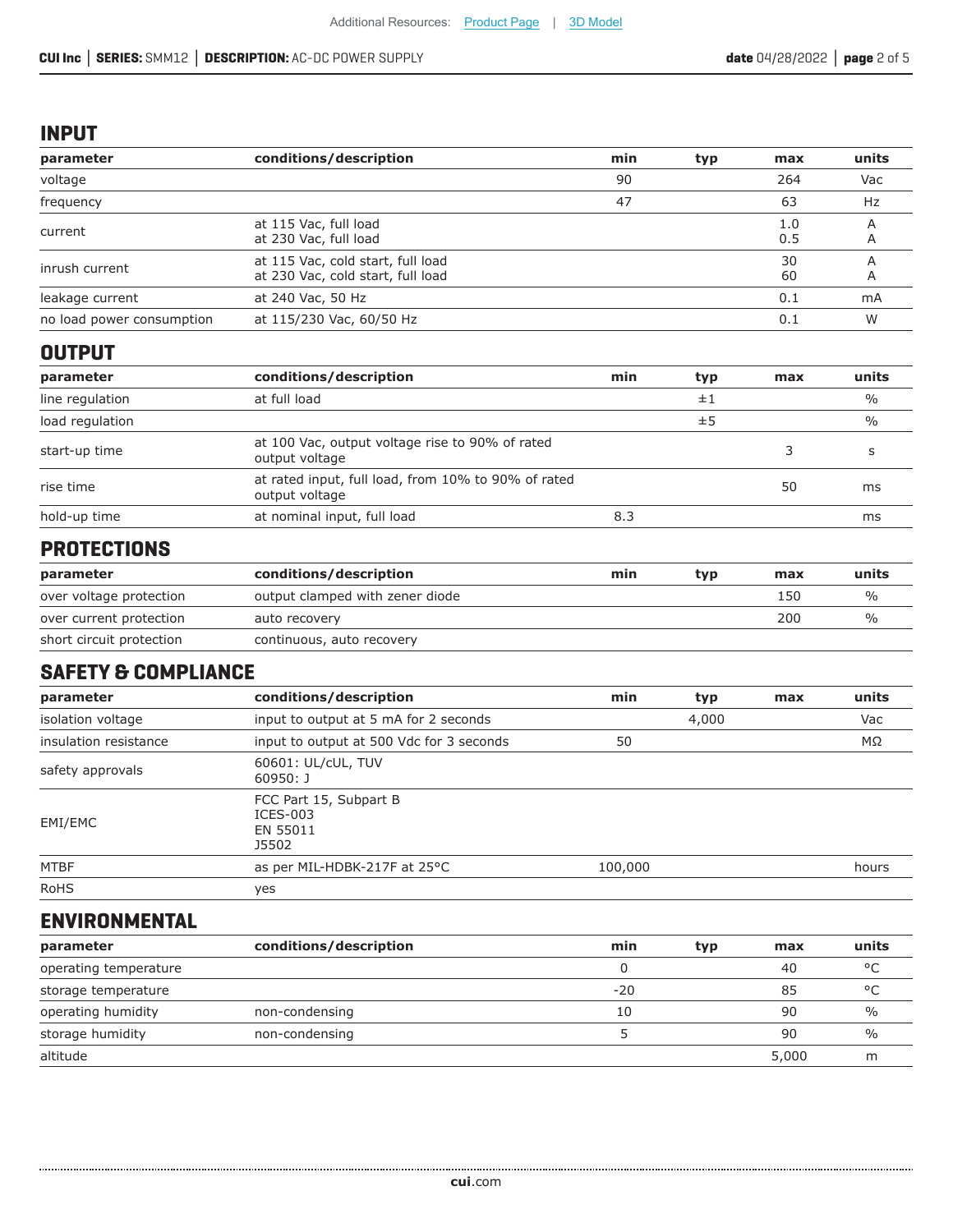#### **MECHANICAL**

| parameter  | conditions/description                                        | min | tvp | max | units |
|------------|---------------------------------------------------------------|-----|-----|-----|-------|
| dimensions | 57 (L) x 39 (W) x 34 (H)                                      |     |     |     | mm    |
| inlet plug | interchangeable blades (North America, Europe, UK, Australia) |     |     |     |       |
| weight     |                                                               |     | 70  |     |       |
|            |                                                               |     |     |     |       |

### **MECHANICAL DRAWING**

units: mm tolerance: ±1 mm



### **DC CORD**

units: mm

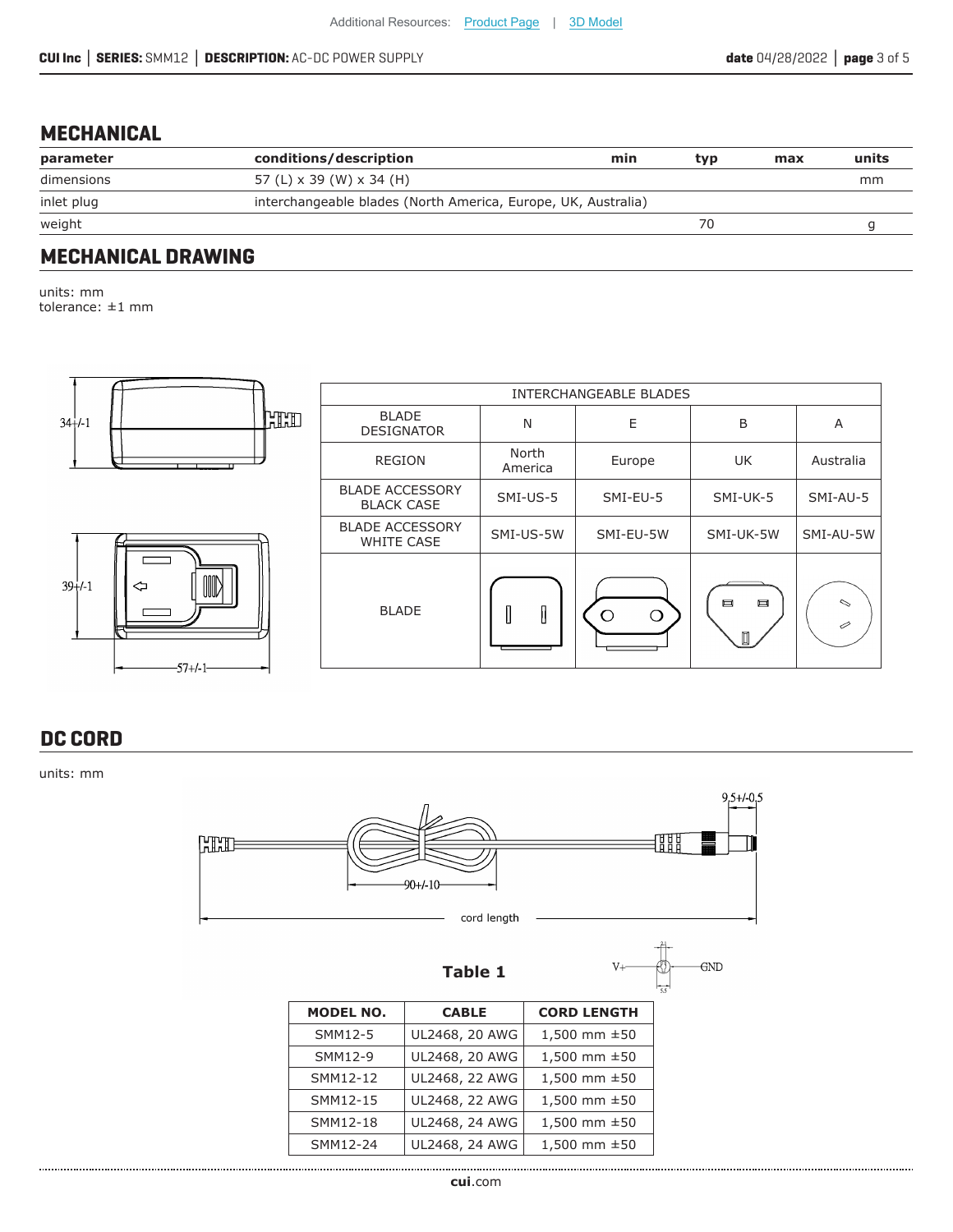### **DC PLUG TYPE PART NUMBER KEY**

|                                                                                                                                                                                                                |                                                        |                |                      | <b>XXX</b>                   |              |     |                   |           |
|----------------------------------------------------------------------------------------------------------------------------------------------------------------------------------------------------------------|--------------------------------------------------------|----------------|----------------------|------------------------------|--------------|-----|-------------------|-----------|
| <b>Plug Polarity:</b><br><b>Plug Code:</b><br><b>Plug Angle:</b><br>$P =$ Center Positive<br>$X =$ Choose a code from the<br>"blank" = Straight<br>$R =$ Right Angle<br>options below<br>$N =$ Center Negative |                                                        |                |                      |                              |              |     |                   |           |
|                                                                                                                                                                                                                | <b>Plug Polarity</b><br><b>Dimensions (mm)</b><br>Code |                |                      |                              |              |     | <b>Plug Angle</b> |           |
| Center Pos.                                                                                                                                                                                                    | Center Neg.                                            | Option         | Type                 | A                            | <sub>B</sub> | C   | Straight          | Right     |
|                                                                                                                                                                                                                |                                                        | 5              | Standard             | 5.5                          | 2.1          | 9.5 |                   |           |
| $\bullet$                                                                                                                                                                                                      |                                                        | 6              | Standard             | 5.5                          | 2.5          | 9.5 | $\bullet$         | $\bullet$ |
| $\bullet$                                                                                                                                                                                                      |                                                        | $\overline{7}$ | Standard             | 3.5                          | 1.35         | 9.5 | ٠                 | $\bullet$ |
| $\bullet$                                                                                                                                                                                                      |                                                        | 10             | Locking <sup>2</sup> | 5.5                          | 2.1          | 9.5 | ٠                 | N/A       |
|                                                                                                                                                                                                                |                                                        | 11             | Locking <sup>2</sup> | 5.5                          | 2.5          | 9.5 | ٠                 | N/A       |
| $\bullet$                                                                                                                                                                                                      | ٠                                                      | 12             | $EIAJ-1$             | 2.35                         | 0.7          | 9.5 | ٠                 | $\bullet$ |
| $\bullet$                                                                                                                                                                                                      |                                                        | 13             | $EIAJ-2$             | 4.0                          | 1.7          | 9.5 | $\bullet$         | $\bullet$ |
| ٠                                                                                                                                                                                                              |                                                        | 14             | EIAJ-3               | 4.75                         | 1.7          | 9.5 | $\bullet$         | $\bullet$ |
| N/A                                                                                                                                                                                                            | N/A                                                    | <b>CUB</b>     | <b>USB</b>           |                              | USB Type C   |     | $\bullet$         | N/A       |
| N/A                                                                                                                                                                                                            | N/A                                                    | <b>MUB</b>     | <b>USB</b>           | Micro USB Type B<br>N/A<br>٠ |              |     |                   |           |

Note: 1. Contact CUI for additional plug options 2. Maximum insertion depth is 10mm

## **Standard**



Straight Right Angle (R)

Locking